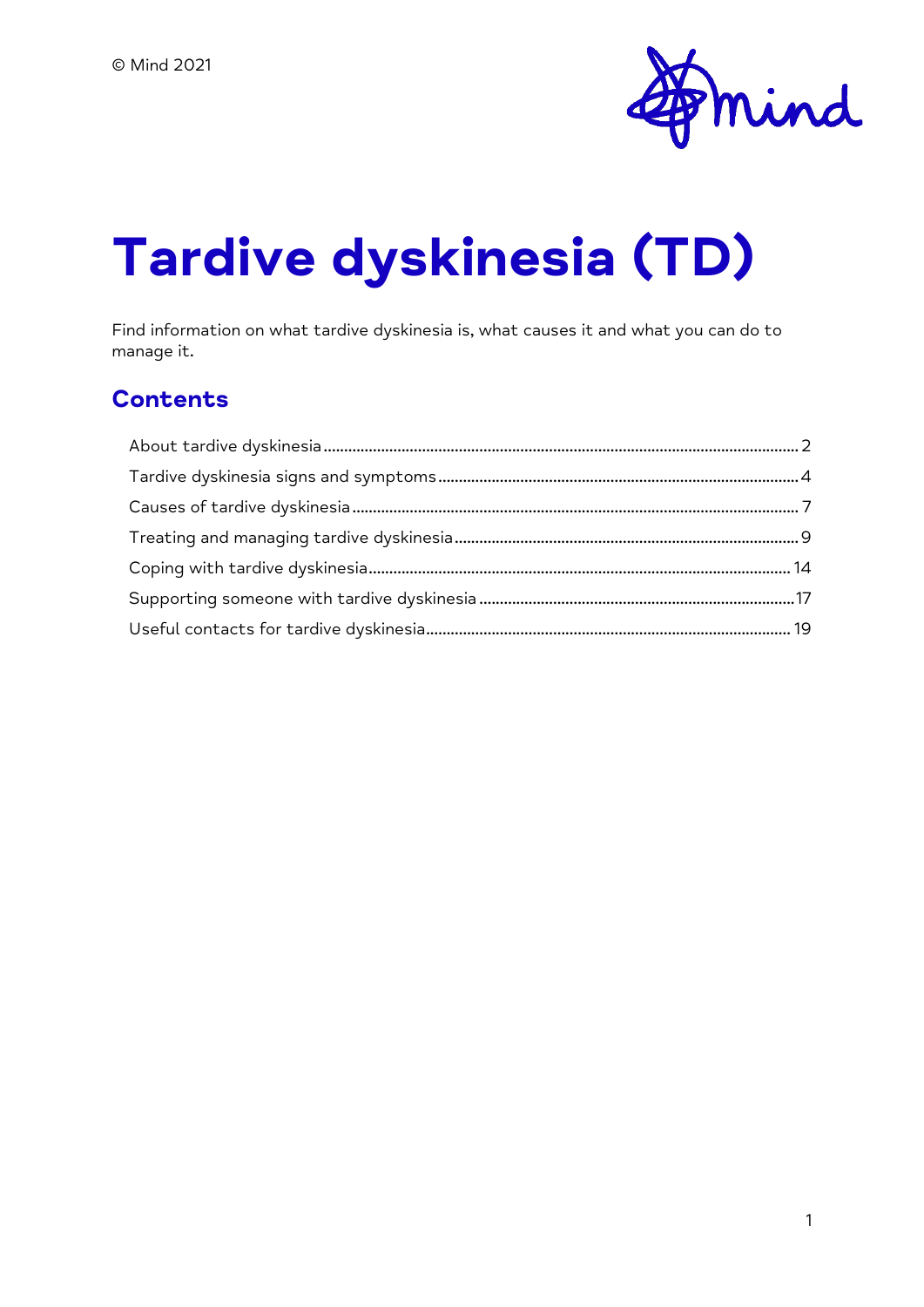# <span id="page-1-0"></span>**About tardive dyskinesia**

This page covers:

- [What is tardive dyskinesia?](/%7blocalLink:umb:/document/5ef3a9de94ed473aa57f57d470a77ae5%7d#WhatIsTardiveDyskinesia)
- [Tardive dyskinesia as a side effect](/%7blocalLink:umb:/document/5ef3a9de94ed473aa57f57d470a77ae5%7d#TardiveDyskinesiaAsASideEffect)
- [Finding help and support](/%7blocalLink:umb:/document/5ef3a9de94ed473aa57f57d470a77ae5%7d#FindingHelpAndSupport)

# **What is tardive dyskinesia?**

Tardive dyskinesia (TD) is a condition where your face, body or both make sudden, irregular movements which you cannot control. It can develop as a side effect of medication, most commonly [antipsychotic drugs.](/%7blocalLink:umb:/document/f982753bff584fccac4df940b58b449a%7d)

- **Tardive** means delayed or appearing late TD usually develops after you've been taking medication for a few months, or sometimes years.
- **Dyskinesia** means abnormal or unusual movements.

# **" It started with uncontrollably blinking and stretching my nose/top lip. I remember myself and my close family being quite confused as to why I was doing it!"**

Experiencing [signs and symptoms of TD](/%7blocalLink:umb:/document/465d9b15e513457590817e3f2416e597%7d) can make it hard to do day-to-day activities. It can also be very stressful or upsetting. For example, you may feel:

- self-conscious about movements caused by TD
- upset that you cannot control what your body is doing
- uncomfortable and restless
- tired or worn out if the movements happen a lot
- angry, particularly if you didn't know about TD as a side effect of medication
- that it's very hard or impossible to predict when you'll experience symptoms.

**"Having TD has made me very socially anxious and shy. I am constantly aware of my twitches and I wonder if people notice and, if so, what they are thinking..."**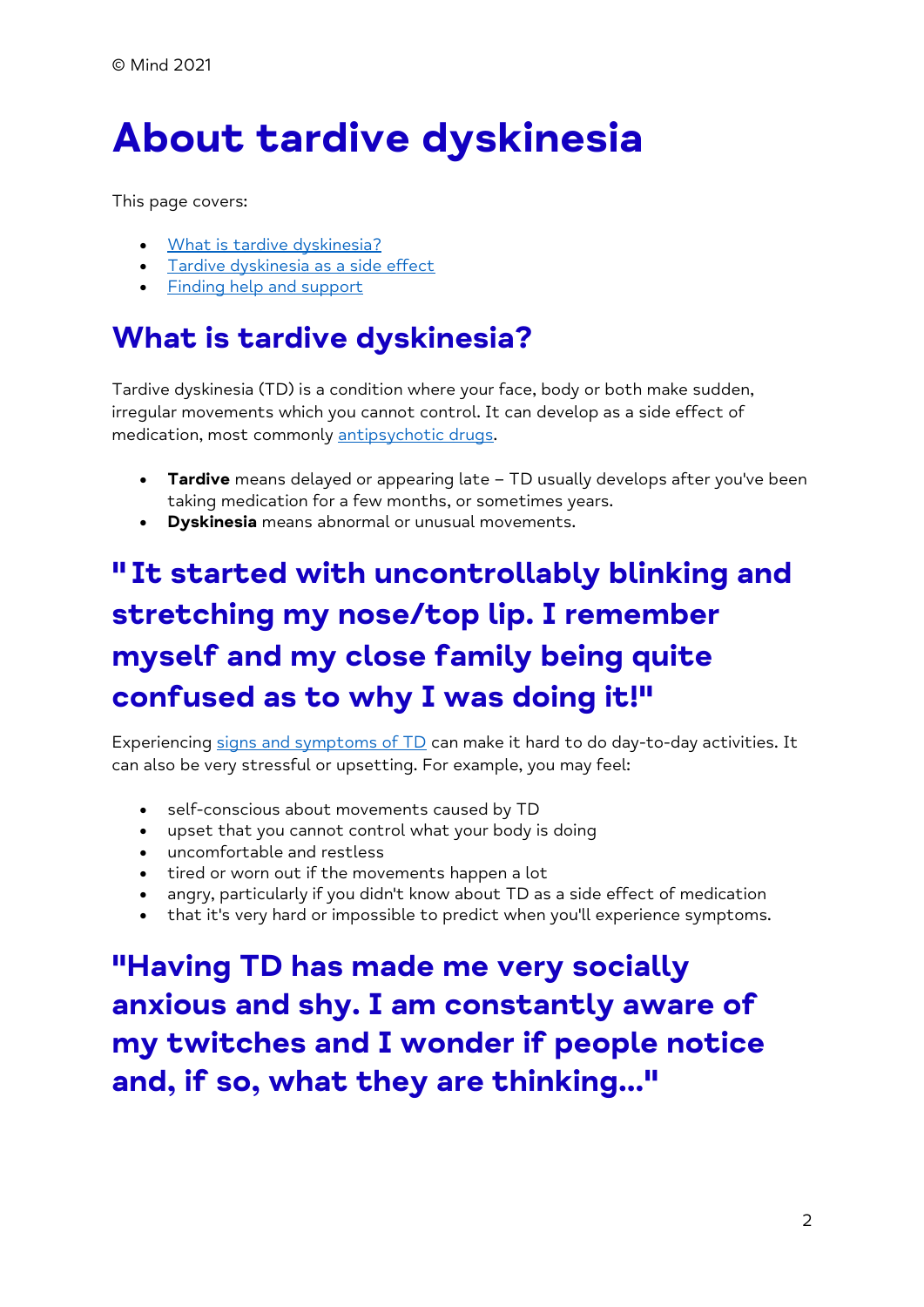### **Tardive dyskinesia as a side effect**

Awareness of TD has improved, but unfortunately doctors don't always remember to tell people about this risk when prescribing antipsychotics. Doctors don't always have to tell you about every side effect. These are listed in the patient information leaflet (PIL) you get with medication too.

If your health condition is severe, your doctor may also think that the treatment is necessary, no matter the side effect. There are some situations where you can also be given [medication without your consent.](/%7blocalLink:umb:/document/6c7408e7cba04bab94babbc492b8ef36%7d)

#### **Can I make a complaint if I get tardive dyskinesia?**

If you begin to develop TD and your doctor does nothing about it, or doesn't spot the signs, this may be considered *clinical negligence*. This means a healthcare professional has failed in their duty to take care of you, and you experienced damage or loss as a result of that failure.

For more information about complaints, see our page on [complaining about healthcare.](/%7blocalLink:umb:/document/ad5edf7b11c24735934d5bc8eb0f95c6%7d) You can also contact the [Patient Advice and Liaison Service \(PALS\).](https://www.nhs.uk/nhs-services/hospitals/what-is-pals-patient-advice-and-liaison-service/) This NHS service gives confidential, impartial advice on problems experienced in NHS healthcare.

For more information about what your doctor should do before giving you medication, see our page on **psychiatric** medication.

**"I had a year-long psychosis as a teenager. Treating the psychosis was utterly prioritised – the side effects of the medication were not properly explained to me or my family as far as I can remember."**

## **Finding help and support**

If you're taking any medication and think you might be experiencing TD, **it's important to speak to a doctor or pharmacist for advice**. To speak to someone right away, you can contact:

- [NHS England](https://www.nhs.uk/nhs-services/urgent-and-emergency-care-services/when-to-use-111/) by calling [111](tel:+44-111)
- [NHS Wales](https://111.wales.nhs.uk/contactus/) by calling [111,](tel:+44-111) or [0845 46 47](tel:+44-845-46-47) for the Cardiff and Vale area (calls cost 2p per minute).

You can also report side effects to the Medicines and Healthcare Products Regulatory Agency (MHRA) through its [Yellow Card Scheme.](https://yellowcard.mhra.gov.uk/)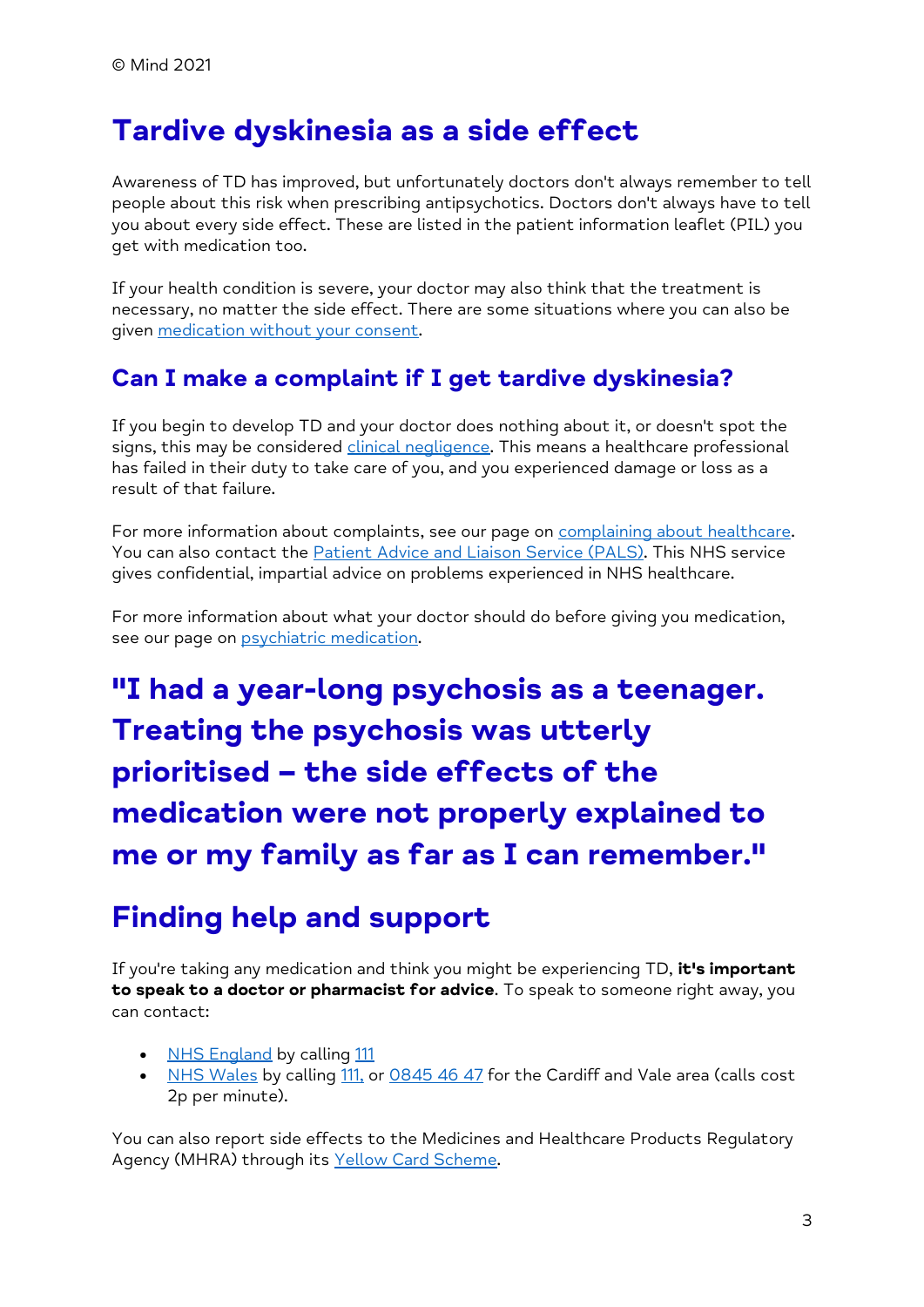# <span id="page-3-0"></span>**Tardive dyskinesia signs and symptoms**

This page covers:

- [What are the signs of tardive dyskinesia?](/%7blocalLink:umb:/document/465d9b15e513457590817e3f2416e597%7d#WhatAreTheSignsOfTardiveDyskinesia)
- [What symptoms can tardive dyskinesia cause?](/%7blocalLink:umb:/document/465d9b15e513457590817e3f2416e597%7d#WhatSymptomsCanTardiveDyskinesiaCause)
- [Similar conditions and diagnoses](/%7blocalLink:umb:/document/465d9b15e513457590817e3f2416e597%7d#SimilarConditionsAndDiagnoses)

### **What are the signs of tardive dyskinesia?**

The main sign of tardive dyskinesia (TD) is making movements which:

- you do not normally make
- are totally out of your control.

Normally, the first sign of TD is irregular tongue movements. These might be very small and you might not even notice them at first.

# **"I first experienced finger and small muscle twitches and spasms which gradually got worse."**

## **What symptoms can tardive dyskinesia cause?**

Some people have mild symptoms that they hardly notice, while others might find symptoms severely impact their day-to-day life. How much the symptoms of TD affect you can change over time. It may cause the following symptoms in your face or body, or both.

#### **Jerky movements**

These are irregular movements which are not rhythmic. For example:

- lip smacking
- moving your mouth, jaw or tongue
- tapping or moving your hands or feet
- movement in your hips
- movement in your upper body
- blinking your eyes a lot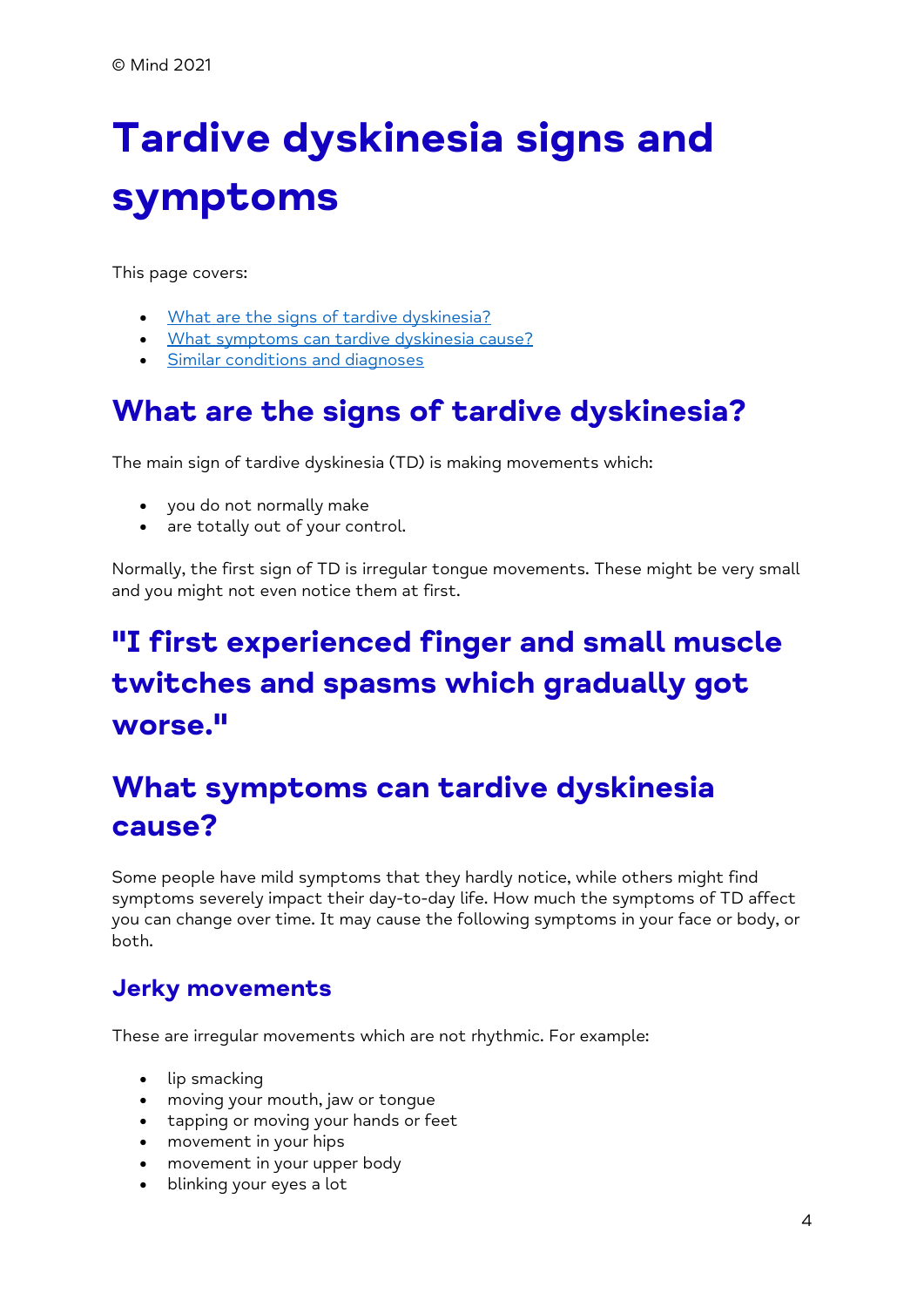- puffing out your cheeks
- making noises or facial expressions you cannot control.

#### **Slow movements**

These are slow and flowing movements. For example:

- writhing or squirming
- wiggling or twisting your fingers, arms, legs, neck or tongue.

#### **Muscle spasms**

These are movements where your muscles suddenly tighten. They might last for a short time or longer periods. For example:

- making grunting noises
- having difficulty breathing or swallowing
- changes to your posture.

You might also hear this called **tardive dystonia**. For more information, you can visit the [Dystonia Society website.](https://www.dystonia.org.uk/Pages/FAQs/Category/tardive-dystonia)

# **"I had neck stiffness for two weeks and then developed a twitch in my right arm. This quickly developed into both arms cramping regularly. My arm would cramp and spasm and my thumb would end up touching my shoulder."**

It's really important to notice signs and symptoms early, as this can reduce the chance of TD becoming more severe. If you're taking antipsychotic drugs and experiencing any of these signs, speak to a doctor as soon as possible – even if the symptoms seem mild, or you're not sure what they are.

### **Similar conditions and diagnoses**

The symptoms of TD are similar to some other physical health conditions that can develop in adults. It's important to rule out these conditions so you can get the right treatment. These conditions include:

- [Huntington's Disease](https://www.nhs.uk/conditions/huntingtons-disease/)
- [Parkinson's Disease](https://www.nhs.uk/conditions/parkinsons-disease/)
- [Tourette's Syndrome.](https://www.nhs.uk/conditions/tourettes-syndrome/)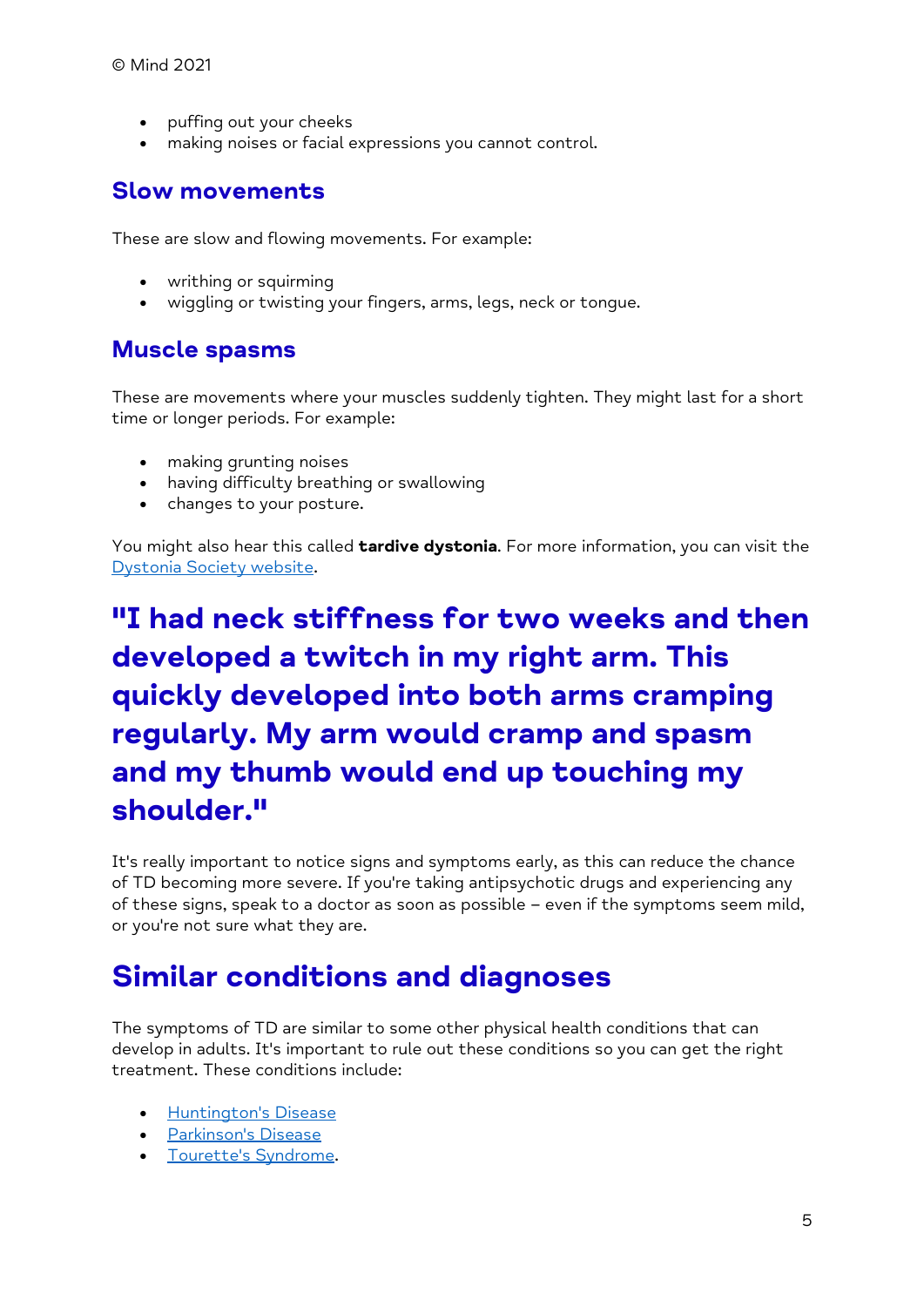If you have a diagnosis of [schizophrenia,](https://admin.mind.org.uk/information-support/types-of-mental-health-problems/schizophrenia/about-schizophrenia/) you may have experienced unusual movements before taking any medication. This may include moving your legs and arms a lot or being restless. This might make it hard to recognise or pick out the symptoms of TD.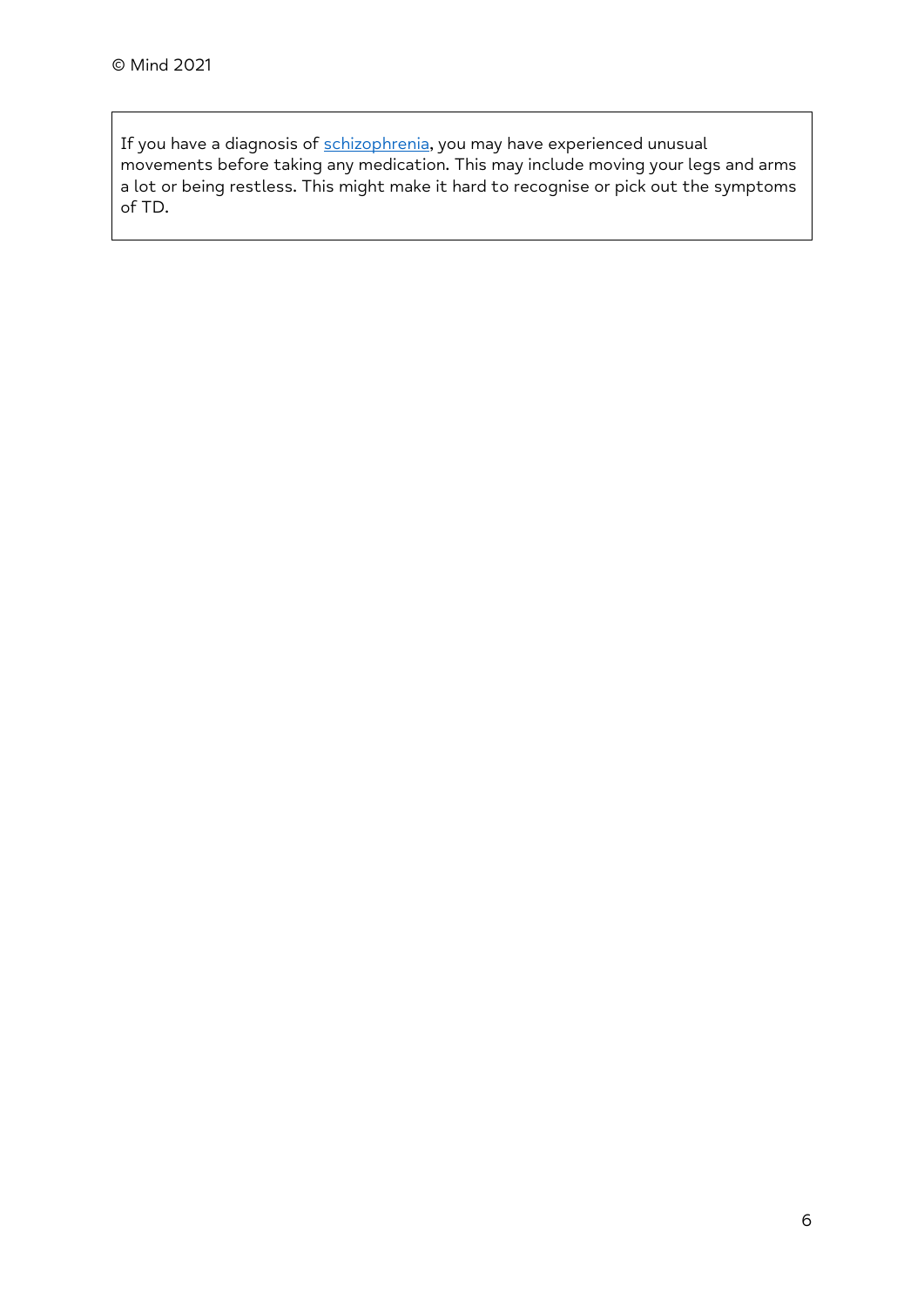# <span id="page-6-0"></span>**Causes of tardive dyskinesia**

This page covers:

- [What causes tardive dyskinesia?](/%7blocalLink:umb:/document/77dcf621e9f840c7b019061bb98a8697%7d#WhatCausesTardiveDyskinesia)
- [Risk factors in developing tardive dyskinesia](/%7blocalLink:umb:/document/77dcf621e9f840c7b019061bb98a8697%7d#RiskFactorsInDevelopingTardiveDyskinesia)

#### **What causes tardive dyskinesia?**

Tardive dyskinesia (TD) is a side effect of medication, most commonly from [antipsychotic drugs.](/%7blocalLink:umb:/document/f982753bff584fccac4df940b58b449a%7d) These drugs may be part of your treatment if you have a diagnosis of:

- [psychosis](/%7blocalLink:umb:/document/222621e960474456a8c7239abd08189c%7d)
- [schizophrenia](/%7blocalLink:umb:/document/4868b7674df046ba983383f0f43ff1cc%7d)
- [bipolar disorder](/%7blocalLink:umb:/document/2c089a4816cd49b39643c5c564f00f87%7d)
- severe [depression](/%7blocalLink:umb:/document/6a015f9237ce4f13ad7c5a13e8f31fac%7d) or [anxiety,](/%7blocalLink:umb:/document/5e89c9778ef94ff6af5f1ade45142625%7d) though this is less common
- severe nausea, vomiting or migraines, though this is less common.

TD can also be a side effect of other drugs used for treating physical conditions.

It is thought that TD develops because of the way these medications change levels of the chemical [dopamine in your brain.](/%7blocalLink:umb:/document/d57de8201bb0475d878b056b5a5b603b%7d#WhatsTheScienceBehindAntipsychotics)

# **Risk factors in developing tardive dyskinesia**

Anyone taking antipsychotic drugs is at risk of developing TD. It's listed as a common or very common side effect for antipsychotic medication. All drugs affect people differently, so it's not possible to tell whether you will get a particular side effect. But the main risk factors are:

- **How long you have been taking antipsychotic medication.** The longer you are on medication, the greater the risk that you might develop TD.
- **What dose you are on.** Taking a higher dose makes developing TD more likely.
- **Which antipsychotic you take.** Older antipsychotics known as [first](/%7blocalLink:umb:/document/d57de8201bb0475d878b056b5a5b603b%7d#FirstGenerationOlderAntipsychotics)[generation](/%7blocalLink:umb:/document/d57de8201bb0475d878b056b5a5b603b%7d#FirstGenerationOlderAntipsychotics) – are particularly associated with causing TD. Newer antipsychotics – known as [second-generation](/%7blocalLink:umb:/document/d57de8201bb0475d878b056b5a5b603b%7d#SecondGenerationNewerAntipsychotics) – were developed with the aim of reducing side effects like TD, but can still cause it. Although medical professionals think newer drugs are less likely to cause TD, the difference is still unclear.

Once you have TD, stopping and starting antipsychotics can also increase the risk of it becoming more severe. It's very important to talk to a doctor before deciding to come [off medication.](/%7blocalLink:umb:/document/f8119e91068647c5ab538e7726f0db1c%7d) It is also possible to develop TD after you stop taking medication.

Some research suggests that you may be more likely to develop TD if you:

• are over the age of 50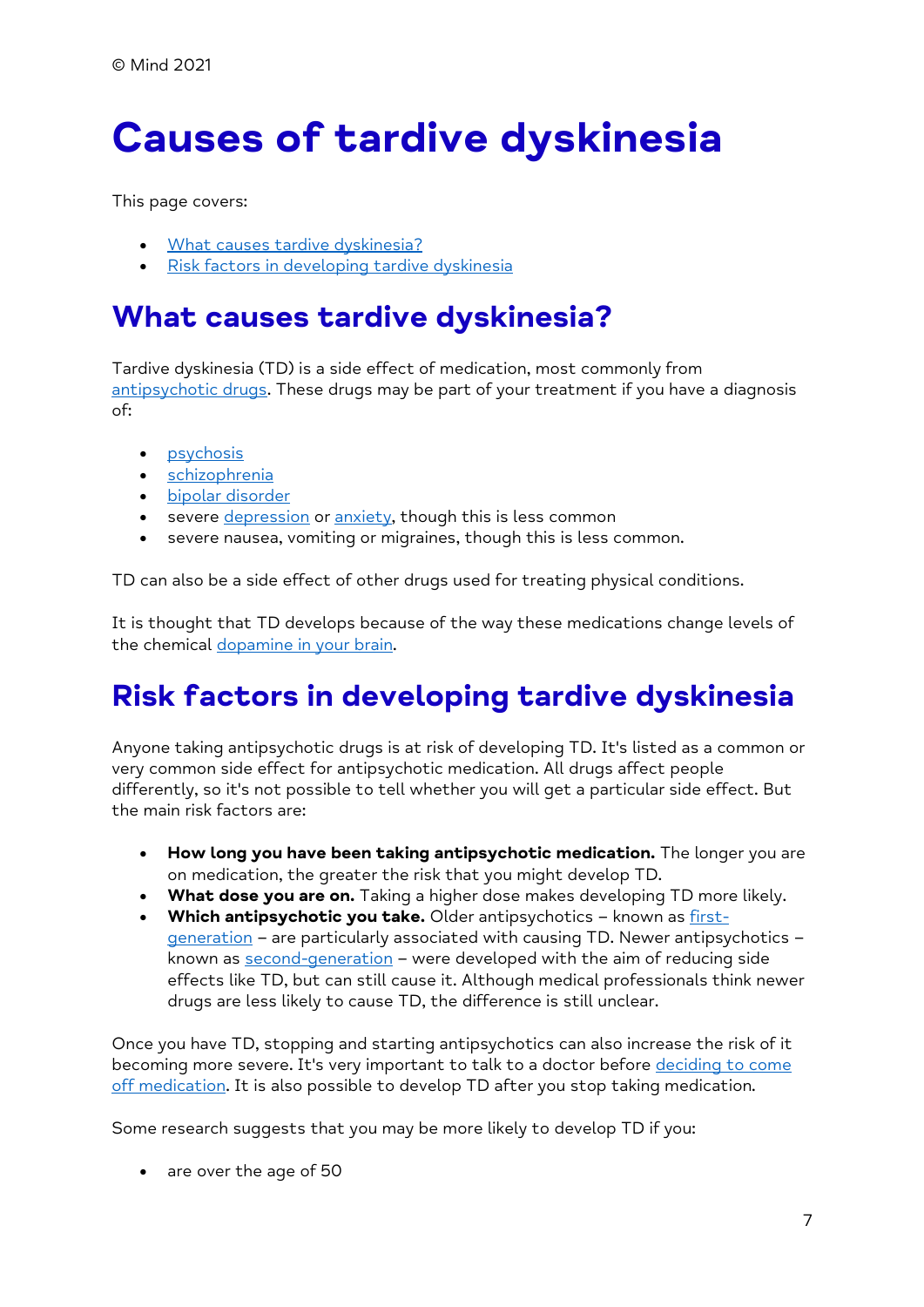© Mind 2021

- are female
- are post-menopause
- are Black
- have a drug or alcohol addiction
- have diabetes
- have a learning disability
- have a brain injury.

The risk may be greater if more than one of these applies to you.

For more information about antipsychotics, side effects and what to know before starting medication, see our pages on **psychiatric medication** and [antipsychotics.](/%7blocalLink:umb:/document/d57de8201bb0475d878b056b5a5b603b%7d)

#### **Parkinson's symptoms and drugs**

Antipsychotics – particularly older, first-generation ones – can also cause other side effects that affect your movement. For example:

- symptoms that mimic Parkinson's disease, such as **shaking**, **stiffness**, **slow movements** and **restless legs** – also called Parkinsonism
- **akathisia**, which means extreme restlessness.

If you develop either of these side effects, you may be more likely to develop TD. You're also likely to be offered anti-Parkinson's drugs to help control these symptoms.

#### **However, anti-Parkinson's drugs themselves are also associated with the development of TD.**

You should only be offered anti-Parkinson's drugs if:

- you have already developed Parkinsonism as a side effect of your antipsychotic medication
- the symptoms are very troublesome.

For more information on anti-Parkinson's drugs and their side effects, see our page on [anti-Parkinson's drugs,](/%7blocalLink:umb:/document/9c30c2ee1013405fb77d47542401e58d%7d) or visit [Parkinson's UK.](https://www.parkinsons.org.uk/information-and-support/side-effects-parkinsons-drugs)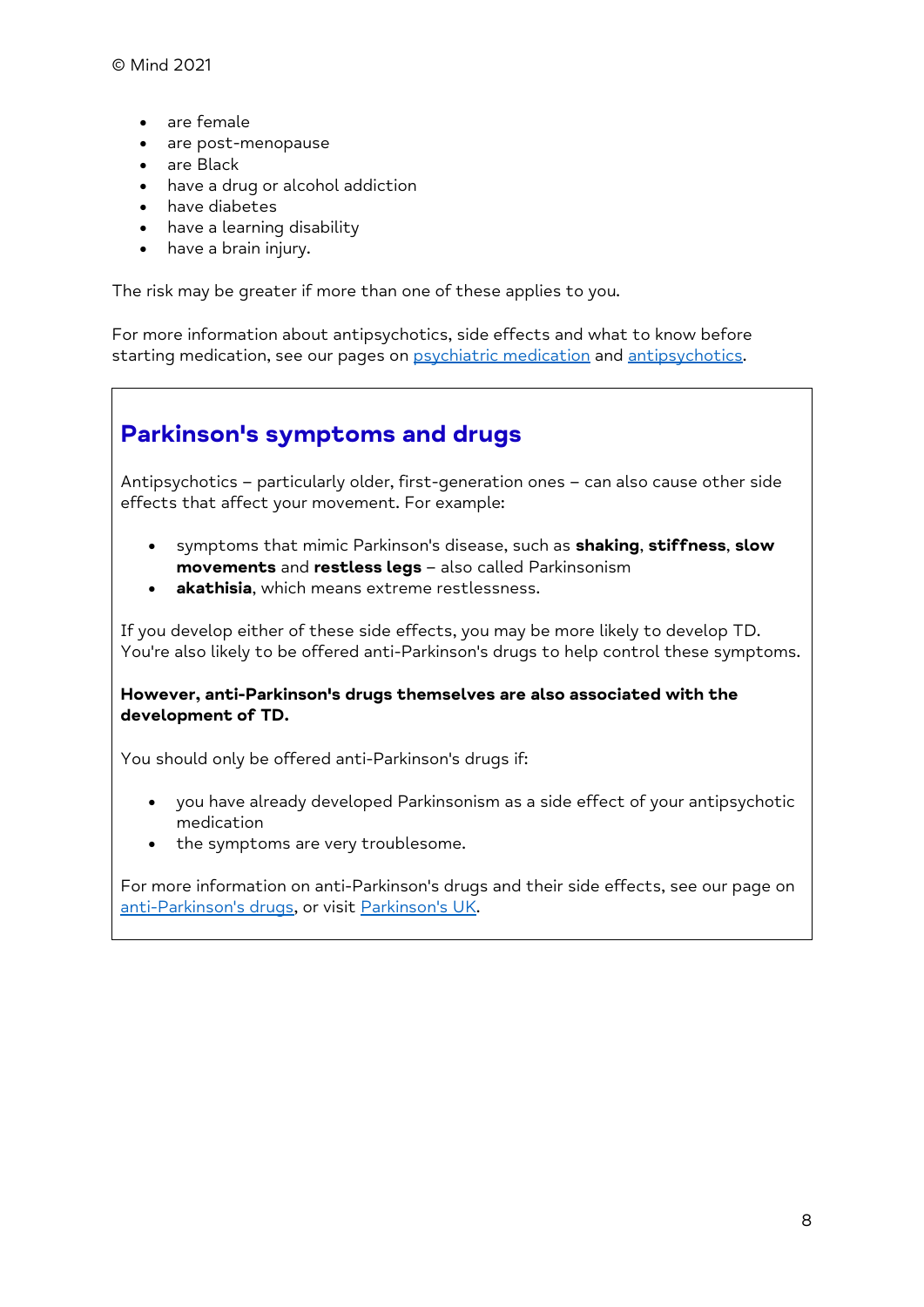# <span id="page-8-0"></span>**Treating and managing tardive dyskinesia**

This page covers:

- [Changing or coming off your medication](/%7blocalLink:umb:/document/7a16864ee13041098abc79be4e6e692b%7d#ChangingOrComingOffYourMedication)
- [Additional drugs and treatments for tardive dyskinesia](/%7blocalLink:umb:/document/7a16864ee13041098abc79be4e6e692b%7d#AdditionalDrugsAndTreatmentsForTardiveDyskinesia)
- [Managing your day-to-day tasks](/%7blocalLink:umb:/document/7a16864ee13041098abc79be4e6e692b%7d#ManagingYourDayToDayTasks)

If you think you might be experiencing [signs and symptoms of tardive dyskinesia](/%7blocalLink:umb:/document/465d9b15e513457590817e3f2416e597%7d) (TD), it's really important to **seek help as soon as possible**. This will give you the best chance of reducing its impact on your day-to-day life.

# **Changing or coming off your medication**

As antipsychotic medication is one of the main causes of  $TD$ , making changes or coming off this medication can help some people. Different things work for different people, so coming off medication entirely might not be an option for everyone. What will work, or what you want to try, is completely up to you.

#### **Changing medication**

If you've found an antipsychotic that helps you manage your mental health problem, you may not want to stop taking it. This can be a difficult decision, especially if you feel unsure about what will help you the most in the long term.

Before you decide to stop taking medication, you and your healthcare professional may consider changing medication instead. You might be able to:

- take a lower dose of medication
- change your medication, particularly from a [first-generation](/%7blocalLink:umb:/document/d57de8201bb0475d878b056b5a5b603b%7d#FirstGenerationOlderAntipsychotics) to a [second](/%7blocalLink:umb:/document/d57de8201bb0475d878b056b5a5b603b%7d#SecondGenerationNewerAntipsychotics)[generation](/%7blocalLink:umb:/document/d57de8201bb0475d878b056b5a5b603b%7d#SecondGenerationNewerAntipsychotics) antipsychotic.

Your doctor should then monitor how you're getting on and whether any changes are regularly affecting you.

There is no single medication that works best for everyone – we all respond to them differently. It might take some trial and error to find out what medication works best for you.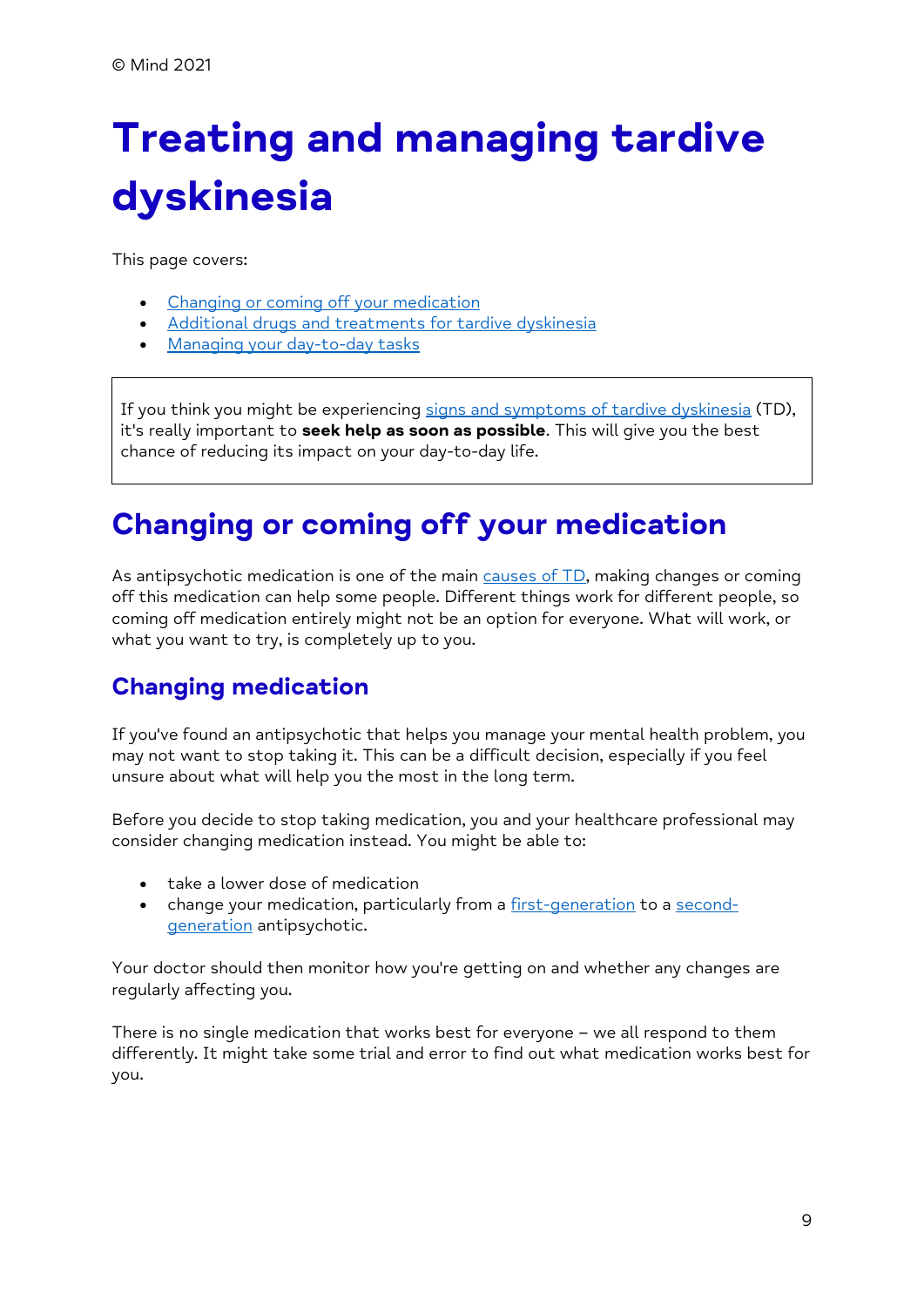# **"Over a period of a couple of years my psychiatrist made medication changes and the symptoms eventually abated. I know I run the risk of them returning as I still am on quite a lot of medication."**

#### **Coming off medication**

If you identify the signs of TD early and are able to stop or change your medication, it might eventually go away completely. However, this doesn't happen for everyone and could take a long time. For some people, TD may never go away, even after stopping or changing medication.

It's also important to remember:

- It's possible that you may only **get TD when you start to come off antipsychotics**. In this case, you may decide to stay on your medication.
- Sometimes, **withdrawal can cause involuntary muscle movements** or movement disorders that look like TD, but this often gets better with time.
- **The longer you've been taking a drug, the more likely you are to feel withdrawal** effects, and find it harder to come off. You may need to reduce your dose very gradually to minimise these effects. For more information, see our pages on [coming off medication.](/%7blocalLink:umb:/document/f8119e91068647c5ab538e7726f0db1c%7d)

# **"Thankfully I saw an understanding GP who took me off the antipsychotic and contacted my psychiatrist to change me to another more suitable medication."**

#### **Deciding whether to come off medication**

If changing your medication doesn't work for you, you might consider coming off medication altogether.

You might want to think about these questions before doing this:

- How does TD affect you and your day-to-day life?
- How does your medication help you and your day-to-day life?
- Do you experience other unwanted side effects from your medication, as well as TD?
- How likely are you to [relapse](/%7blocalLink:umb:/document/e61fd13230fe4297adb674c37c04b9b0%7d#WillMyPsychoticSymptomsComeBack) if you come off your medication entirely?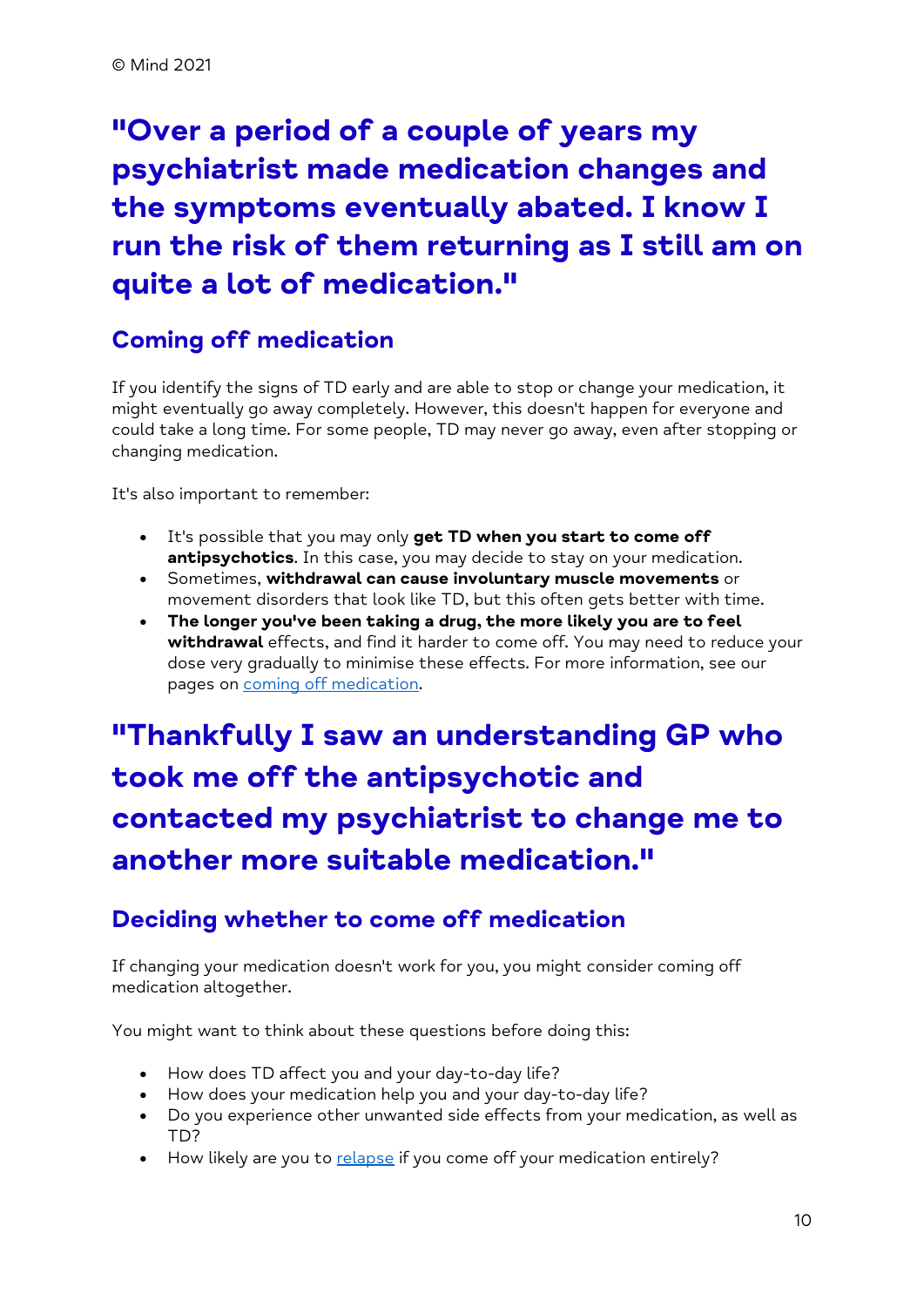Talk these over with your healthcare professional. They may have suggestions to help you cope with or minimise problems. For example:

- coming off [anti-Parkinson's drugs](/%7blocalLink:umb:/document/9c30c2ee1013405fb77d47542401e58d%7d) may reduce the risk of getting TD, if you're taking these in the first place
- [learning self-care tips](/%7blocalLink:umb:/document/19d7462c698c4bd2a60b7c00fd0e62f8%7d) to help you better cope with your symptoms.

# **"I gradually stepped down my antipsychotics over two months using diazepam to help with the muscle pain/spasm and mindfulness to help focus my moods and anxiety."**

**Remember:** If you decide to come off your medication, it is important to do it safely. For information on how to do this and where to get support, see our pages on [coming](/%7blocalLink:umb:/document/f8119e91068647c5ab538e7726f0db1c%7d)  [off medication.](/%7blocalLink:umb:/document/f8119e91068647c5ab538e7726f0db1c%7d) For more details about withdrawal from these drugs, see our pages on [antipsychotics.](/%7blocalLink:umb:/document/d57de8201bb0475d878b056b5a5b603b%7d)

## **Additional drugs and treatments for tardive dyskinesia**

Some research suggests that the following treatments could help you manage symptoms of TD.

#### **Drugs on prescription**

In the UK, there are not many approved treatments for TD. But trials are being carried out on certain medications that already have approval in other countries.

At the moment, the only drug licensed for treating TD is **Tetrabenazine**. It's a drug used to treat movement disorders. However, common side effects of this drug include [Parkinsonism,](/%7blocalLink:umb:/document/e790a7ee72b8451b9742d42a78d5ae2b%7d#NeuromuscularSideEffects) [anxiety](/%7blocalLink:umb:/document/49ab47bf2d66495b959fe35594353b4e%7d) and [depression,](/%7blocalLink:umb:/document/4a2355cc161548fc9eaabe559bb80951%7d) so you may want to think carefully before considering this option.

#### **Medical procedures**

Some researchers are looking into treating TD through the use of:

- **[Deep Brain Stimulation \(DBS\)](/%7blocalLink:umb:/document/c9d6c099abdb45dc887ecc13c0ffe30c%7d)**
- **botulinum toxin**, which is also called Botox.

However, studies have not yet been able to confirm if these treatments are safe for TD, or whether they work. DBS is sometimes used to [treat symptoms of Parkinson's,](https://www.parkinsons.org.uk/information-and-support/deep-brain-stimulation) and Botox for symptoms of [dystonia.](https://www.dystonia.org.uk/botulinum-toxin-injections)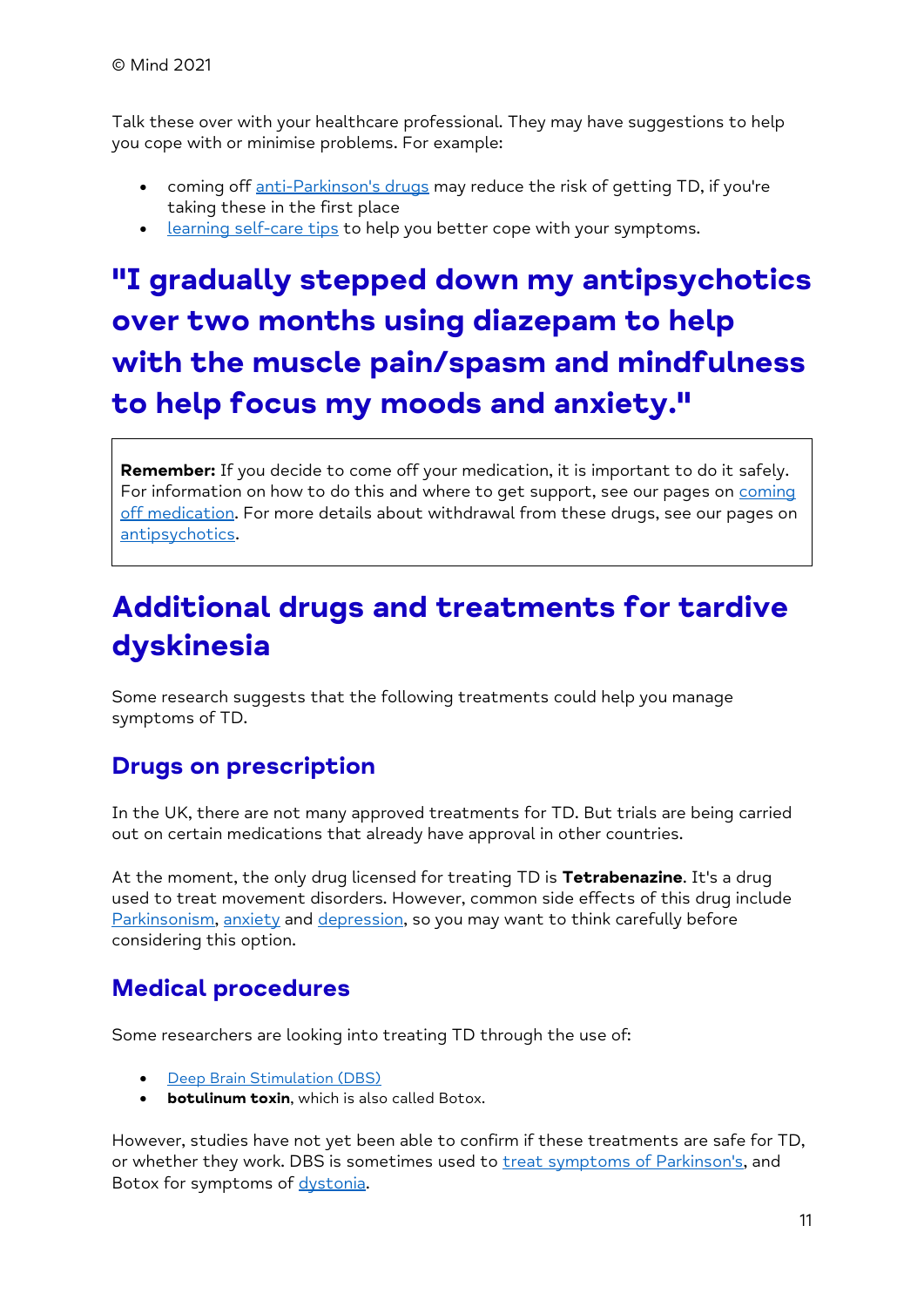#### **Over-the-counter supplements**

Studies suggest that some supplements or herbal medicines which you can buy over the counter – meaning without a prescription – may help with TD. However, more research is needed to be sure.

Some of these supplements include:

- **Vitamin E** a supplement that may help to stop TD from getting worse, but has not been shown to stop the condition entirely.
- **Vitamin B6** a supplement that might help with TD.
- **Ginkgo biloba** a herbal medicine that might help with TD.

It's important to **talk to a doctor or pharmacist before taking any new medication**. This includes over-the-counter drugs, as some drugs could interact badly with each other. It's also important to always follow the instructions on the packet or patient information leaflet.

See our page on **herbal remedies** for more information.

## **Managing your day-to-day tasks**

Changing medication or getting other treatments might not work for everyone. Sometimes, it means that TD may be a condition you have to learn to live with.

Some people with TD find that it impacts their life significantly, but others might not. Some symptoms might impact your ability to:

- eat, drink or prepare food easily
- carry items
- write with a pen, pencil, or use a smartphone
- get around by yourself if you normally drive, you might need to tell the DVLA if you're no longer [fit to drive.](/%7blocalLink:umb:/document/d1b84664a947461498dc0c618afba15b%7d)

If your symptoms are having this kind of impact on your life, your TD might be considered a disability under the [Equality Act 2010.](/%7blocalLink:umb:/document/4766ffe902f2411a990c98064cf2d89f%7d) This means you may be eligible for additional help, such as:

- **a blue badge** if you drive for more information on this, visit the **Parkinson's UK** [website](https://www.parkinsons.org.uk/information-and-support/help-getting-around)
- **grants or loans** to make your home accessible
- **benefits** to help with your financial needs
- **reasonable adjustments** at work, in education, or when using services for more information on what you might be eligible for, see our legal page on [reasonable](/%7blocalLink:umb:/document/e0c7ce3d5489496b8adba63ec56dccea%7d)  [adjustments.](/%7blocalLink:umb:/document/e0c7ce3d5489496b8adba63ec56dccea%7d)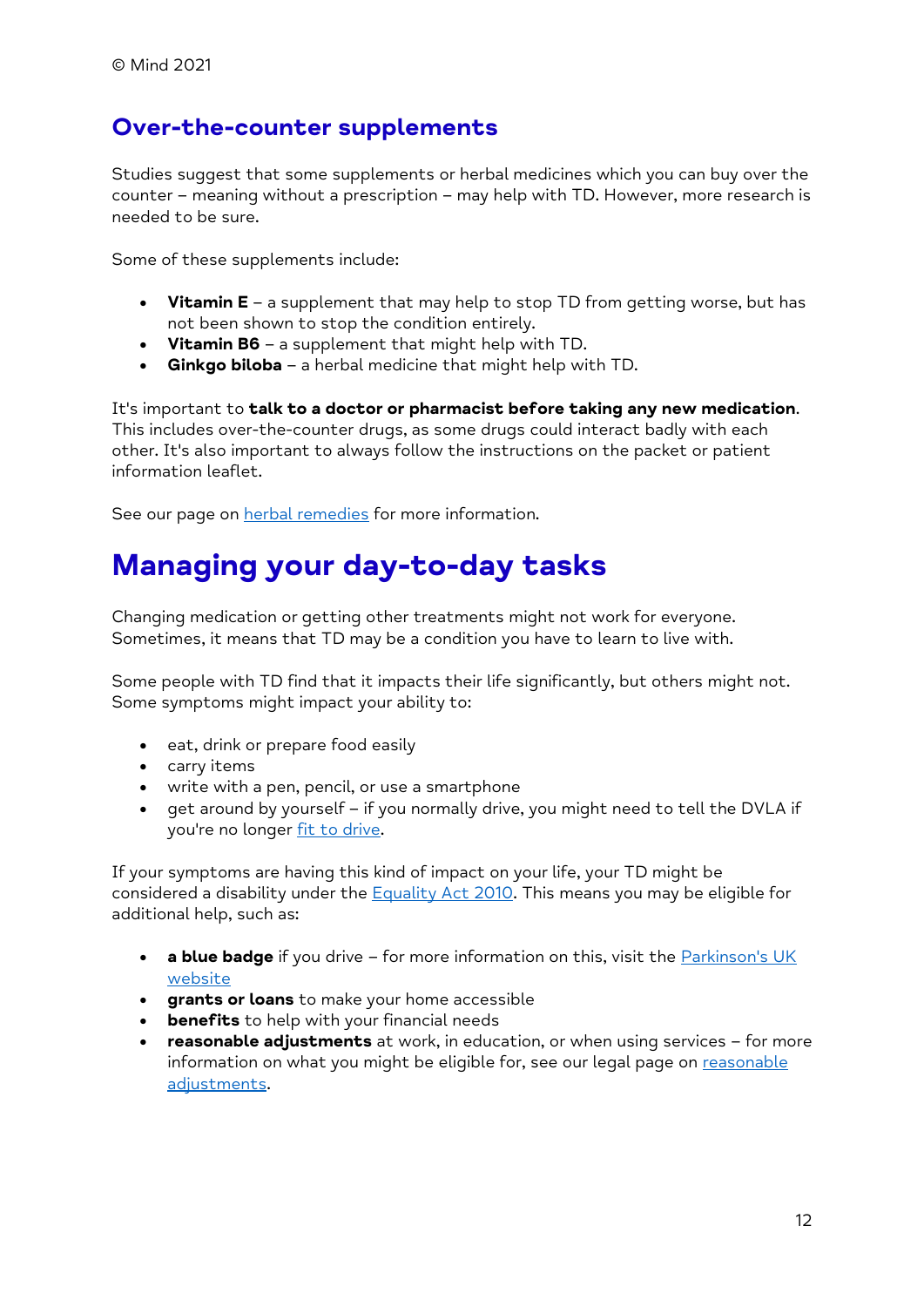# **"It made me feel stupid and very depressed. It was funny sometimes, however it soon became painful. I didn't want to go outside as I felt embarrassed."**

#### **Disability discrimination**

Some people experience discrimination due to TD. This can include being treated differently in situations such as:

- job interviews
- the workplace
- being a customer in a restaurant or shop.

This kind of discrimination is unlawful under the [Equality Act 2010.](/%7blocalLink:umb:/document/4766ffe902f2411a990c98064cf2d89f%7d) For more information, see our pages on [discrimination.](/%7blocalLink:umb:/document/1ca6ada1c6da4ea9919b2c5176cd5352%7d)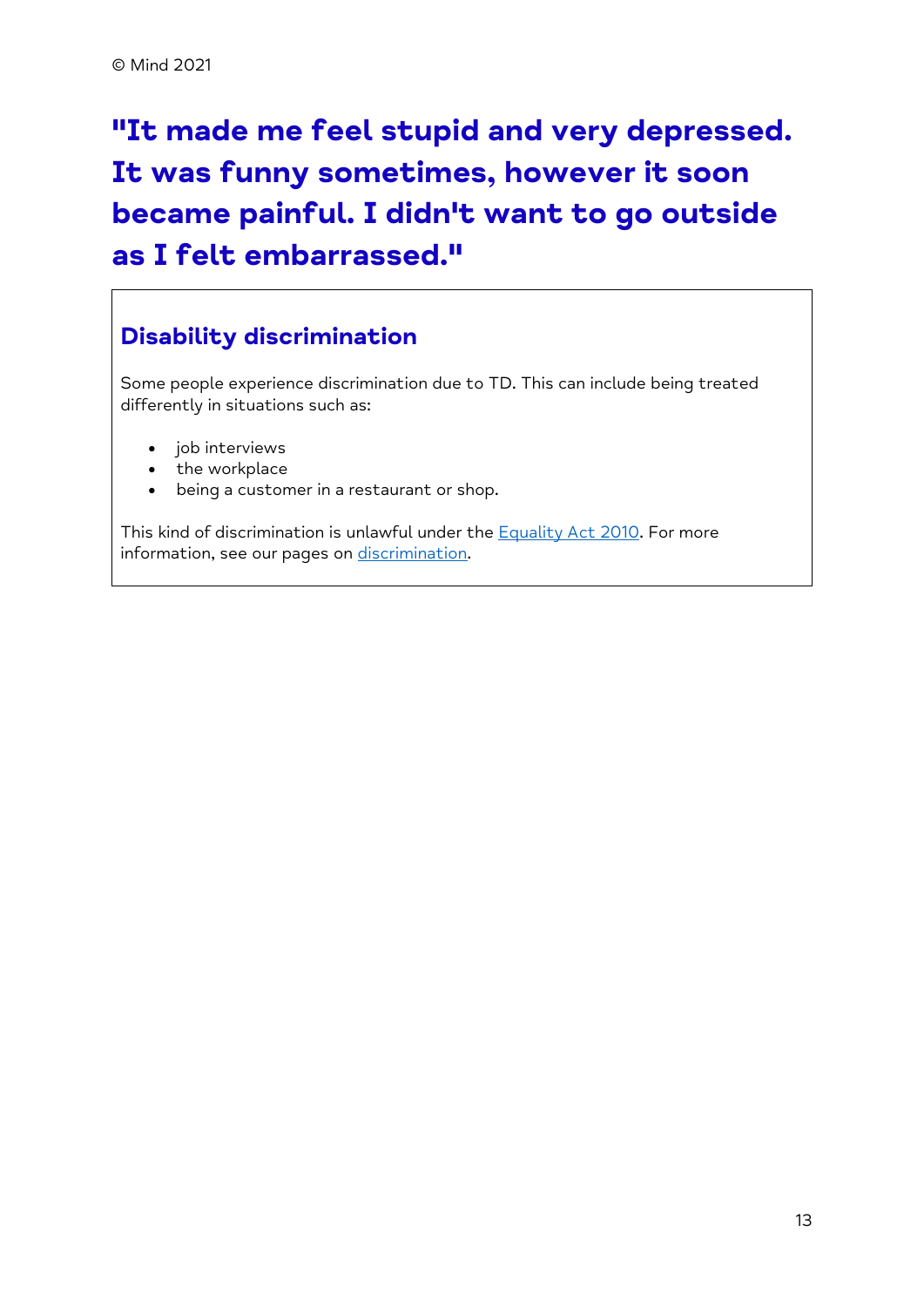# <span id="page-13-0"></span>**Coping with tardive dyskinesia**

Living with tardive dyskinesia (TD) can be really difficult. But even if you experience it for a long time, there are still things that could help you manage symptoms and cope dayto-day.

This page covers some self-care suggestions for you to consider:

- [Try to reduce stress](/%7blocalLink:umb:/document/19d7462c698c4bd2a60b7c00fd0e62f8%7d#TryToReduceStress)
- [Build your support network](/%7blocalLink:umb:/document/19d7462c698c4bd2a60b7c00fd0e62f8%7d#BuildYourSupportNetwork)
- [Look after your physical health](/%7blocalLink:umb:/document/19d7462c698c4bd2a60b7c00fd0e62f8%7d#LookAfterYourPhysicalHealth)
- [Adapt activities and tasks](/%7blocalLink:umb:/document/19d7462c698c4bd2a60b7c00fd0e62f8%7d#AdaptActivitiesAndTasks)
- [Find specialist support](/%7blocalLink:umb:/document/19d7462c698c4bd2a60b7c00fd0e62f8%7d#FindSpecialistSupport)

Everyone experiences TD differently – not all of these suggestions will help everyone. What's important is finding what works best for you.

# **Try to reduce stress**

Many people with TD find that symptoms are worse or more difficult to manage in times of stress. Stress can sometimes be unavoidable, but it may help to find ways to manage stress when possible.

For more information on what you might find helpful, see our pages on how to manage [stress.](/%7blocalLink:umb:/document/cfd9330c414248e4aa5d24fdf36f37ad%7d) You might also find it useful to read our information on [relaxation techniques.](/%7blocalLink:umb:/document/34287070fbbf441da8972f18627167b2%7d)

## **Build your support network**

- **Talk to someone you trust.** It could help to share your worries with someone. They might be able to help recognise signs of your symptoms starting or changing. They could also help with physical activities you find difficult, like carrying shopping or doing housework.
- **Try peer support.** Peer support brings together people who have had similar experiences, in order to support each other. For example, try talking to people who have also experienced TD or have taken the same medication. For more information, see our pages on [peer support.](/%7blocalLink:umb:/document/8ec41494dcaf4103adbb20ef7e490090%7d)

**"My 'gurning' has become a bit of a joke in the family and although not everyone can, I find it helps to just laugh about it! Although this doesn't help with the physical pain it helps with the anxiety TD brings."**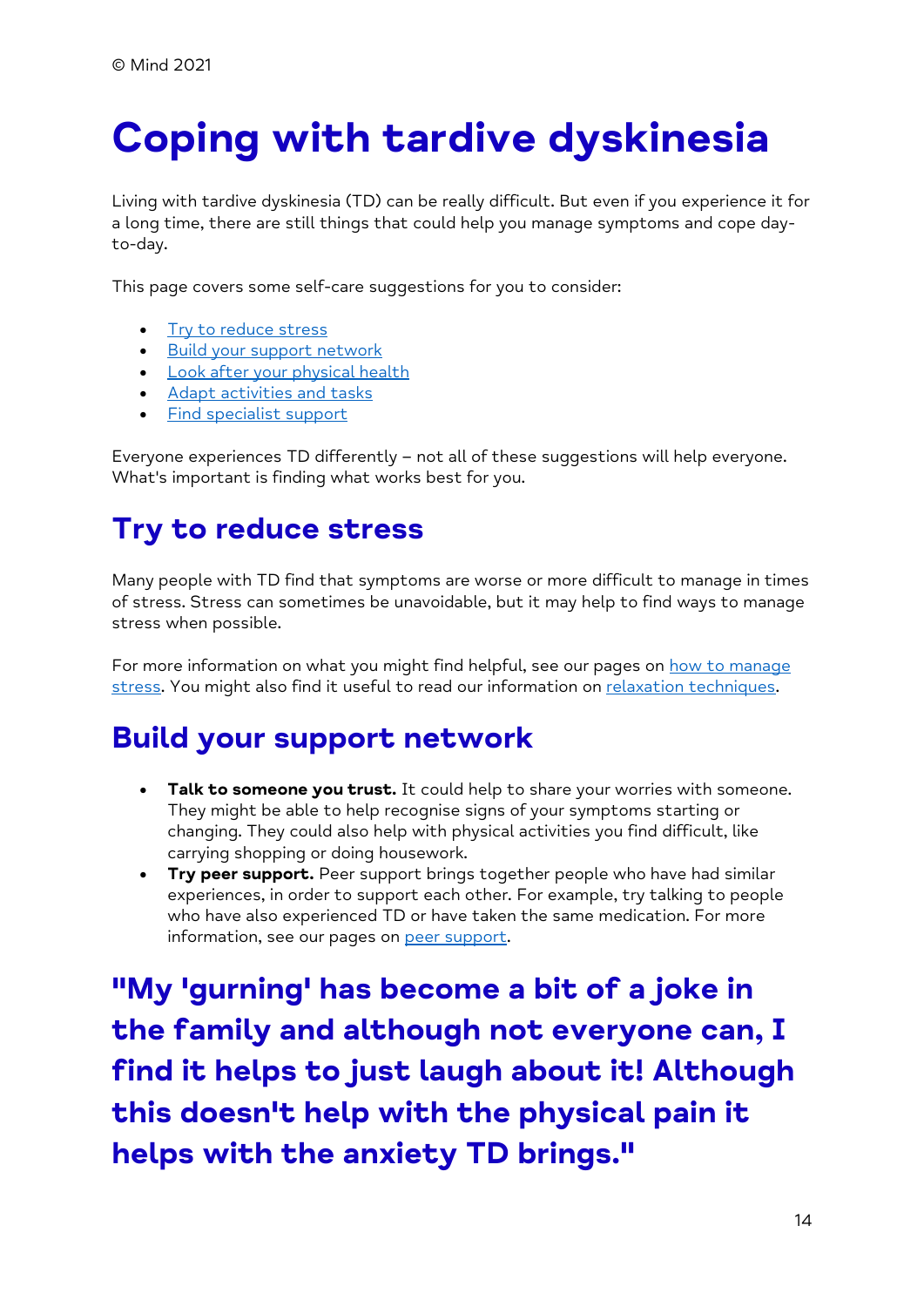# **Look after your physical health**

Looking after your physical health can [reduce stress.](/%7blocalLink:umb:/document/19d7462c698c4bd2a60b7c00fd0e62f8%7d#TryToReduceStress) As well as this, some people find it can also make TD easier to manage. Try to:

- get enough [sleep](/%7blocalLink:umb:/document/1ad8e79d5c274ab49d19012f15b28c3f%7d)
- do some [physical activity](/%7blocalLink:umb:/document/11b2c5953c274d68b3616559ff3218b7%7d)
- spend time in [nature.](/%7blocalLink:umb:/document/e63c2059a03246faae28413bad5559dc%7d)

These factors can all help your physical health. They are also beneficial to your mental health in general.

For more information on looking after your physical health, see our information on [everyday living.](/%7blocalLink:umb:/document/edc7fd534bac4abd874e1bb71e324de4%7d)

# **"My wife massaged my neck and arms after the episodes to help with the discomfort."**

## **Adapt activities and tasks**

Some people with TD find that the symptoms make certain tasks very difficult to manage. To help with this, adaptations for activities and tasks can include:

- **Planning ahead** for activities that you might need more time to do, or need someone to help you with.
- **Getting specialist tools** for eating, drinking and cooking. A list of equipment that some people find useful is available on the **Parkinson's UK** website.
- **Trying voice activation and dictation** if you have a smartphone or tablet. These features allow you to use your device without needing to press buttons on the screen.
- **Using pens or pencils with a thick or padded grip**, which can be really helpful when writing.
- **Taking a trolley when shopping,** or considering shopping online and getting it delivered, if available.
- **Talking to your bank** about ways you can make signatures easier if you find writing difficult. This could include using photo ID, changing your signature, or using telephone and online banking.
- **Swapping to electrical appliances** such as an electric razor for shaving, or an electric toothbrush for cleaning your teeth.
- **Ordering food that is easier to eat** when going out for a meal, such as foods that do not need to be cut up.

The National Tremor Foundation website offers a longer list of [tips for everyday living.](https://tremor.org.uk/helpful-hints)

For more suggestions on adapting tasks to make them easier, see **Parkinson's UK** and the [National Tremor Foundation.](https://tremor.org.uk/daily-living)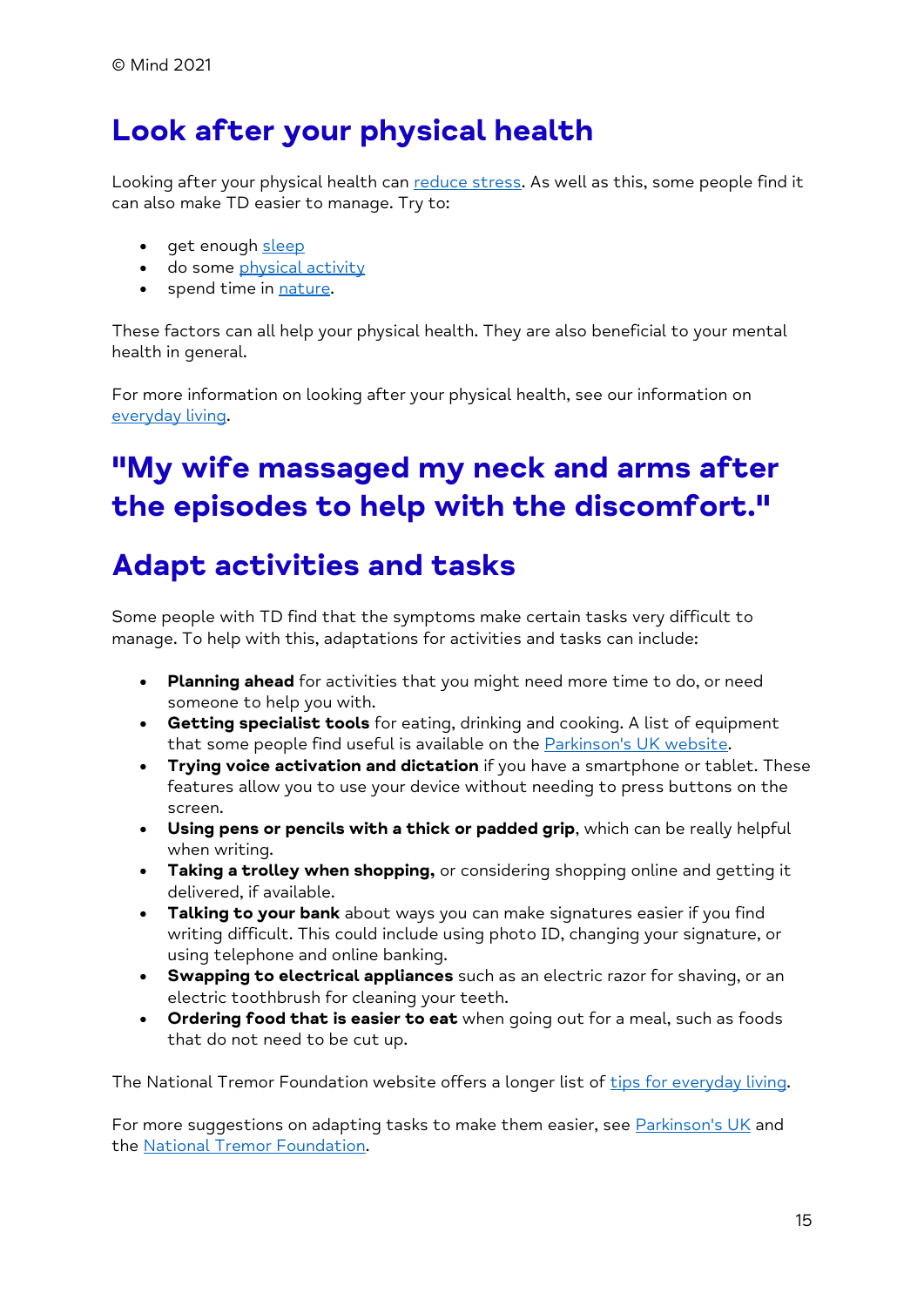Some of these suggestions involve purchasing equipment. If your TD is considered a [disability,](/%7blocalLink:umb:/document/d5aac3b5033e44be98aa64dad67f0927%7d) you may be able to get grants or [benefits](/%7blocalLink:umb:/document/6959435bb91a49378ecd8522a2779f53%7d) to help with the costs. For more information, see our pages on [money and mental health.](/%7blocalLink:umb:/document/6c546741f62a4cb0bd771caf64474e4a%7d)

# **"I have never found anything to help me manage TD but as I have grown older I have found it slightly easier to cope with."**

## **Find specialist support**

You could try contacting a specialist organisation for support for your symptoms, or your diagnosis. You might also find it useful to connect with others who have experienced TD.

Depending on what sort of support you find useful, you could contact:

- [The Dystonia Society.](https://www.dystonia.org.uk/) Although dystonia is a different condition to TD, they have lots of information on coping with involuntary movements.
- [The National Tremor Foundation](https://tremor.org.uk/home.html) supports people experiencing all forms of tremor, but doesn't specifically cover tardive dyskinesia. You might find their information and support groups helpful if you are affected by tremor-like movement problems.
- [Parkinson's UK](https://www.parkinsons.org.uk/) has information on coping with movement disorders, including some types of dyskinesia and anti-Parkinson's drugs.
- Some organisations also provide support for specific mental health problems. For example, [Bipolar UK](https://www.bipolaruk.org/) can help if you experience [bipolar disorder.](/%7blocalLink:umb:/document/cf5e6cceed764621a42b448e20b614db%7d) The Hearing [Voices Network](http://www.hearing-voices.org/) supports anyone experiencing [psychosis.](/%7blocalLink:umb:/document/acce32d263324a868412f6d812ad0029%7d) For more information and useful contacts for different diagnoses, search our [A-Z of mental health.](/%7blocalLink:umb:/document/bb11362d1f9a4cc497c9faca62a3884f%7d)

For more information, see our page on [useful contacts for TD.](/%7blocalLink:umb:/document/2cefdf55c6724178884bd35b9a5e53f8%7d)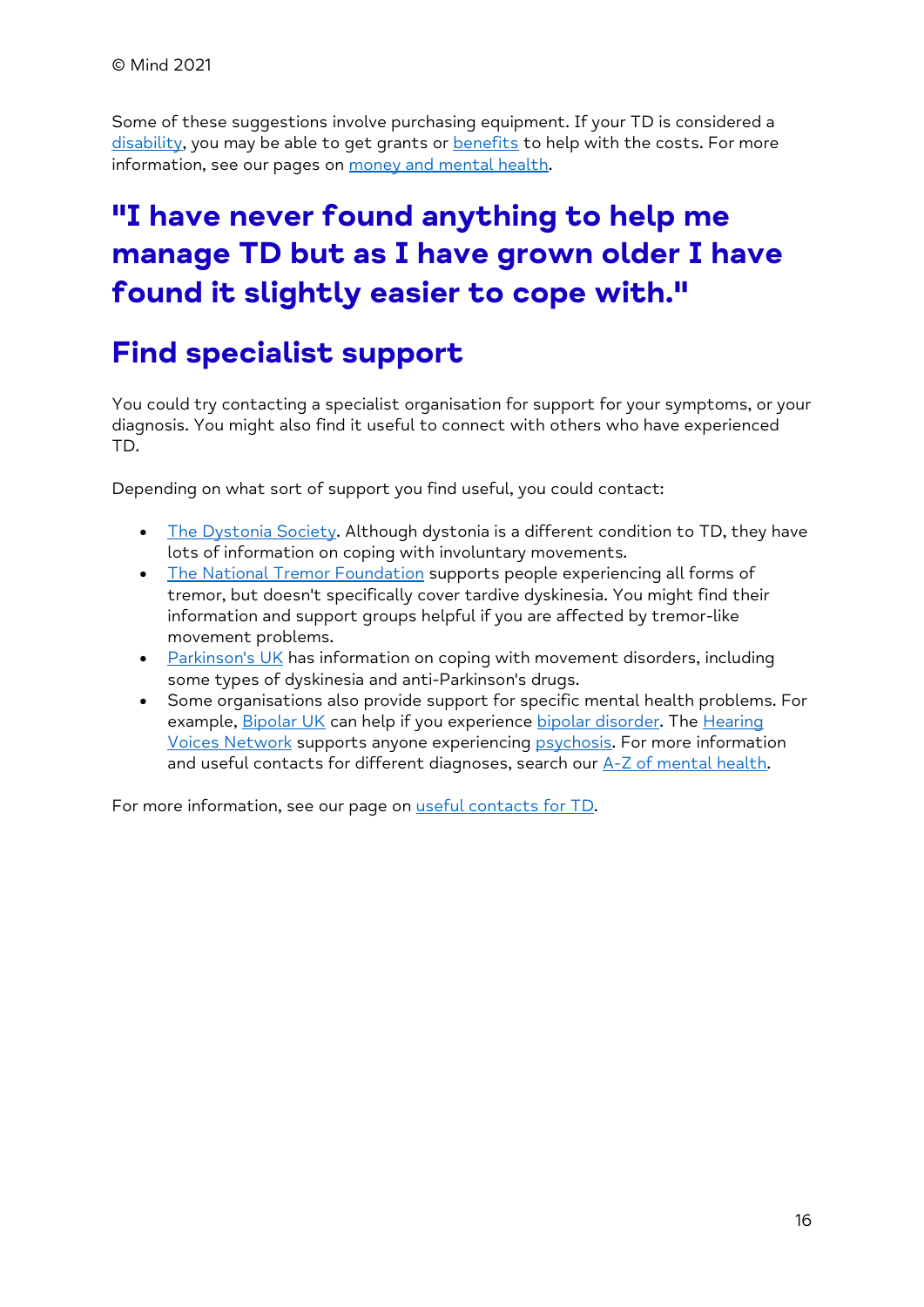# <span id="page-16-0"></span>**Supporting someone with tardive dyskinesia**

This page is for friends and family who want to support someone who experiences tardive dyskinesia (TD).

This page covers:

- [Practical tips](/%7blocalLink:umb:/document/a00ce4d9fc99463f802a68102b79ead0%7d#PracticalTipsForYou) for you
- [Supporting their wellbeing](/%7blocalLink:umb:/document/a00ce4d9fc99463f802a68102b79ead0%7d#SupportingTheirWellbeing)

It can be really worrying if your friend or relative has tardive dyskinesia (TD). Or maybe they've started taking [antipsychotic medication](/%7blocalLink:umb:/document/d57de8201bb0475d878b056b5a5b603b%7d) and you're worried they might develop it in the future. But there are lots of things you can do that might help.

## **Practical tips for you**

You can try to:

- **Learn more about TD and antipsychotics.** It might feel helpful to understand more about their medication and what they're going through. This could also make your friend or family member feel more supported. You could start by reading through all our [information about TD](/%7blocalLink:umb:/document/5ef3a9de94ed473aa57f57d470a77ae5%7d) and our pages on [antipsychotics.](/%7blocalLink:umb:/document/d57de8201bb0475d878b056b5a5b603b%7d)
- **Be aware of the signs and symptoms of TD.** Early detection is important to help your friend or family member [manage TD.](/%7blocalLink:umb:/document/7a16864ee13041098abc79be4e6e692b%7d) If you notice they're developing new symptoms, it's important to gently let them know – even though you may not want to worry them or make them feel self-conscious. To help start the conversation, you could show them our page on the [signs and symptoms of TD.](/%7blocalLink:umb:/document/465d9b15e513457590817e3f2416e597%7d)
- **Offer them practical help.** TD can make some practical activities difficult, such as cooking, carrying things, or keeping up with housework. You could ask your friend or family member if they need any help with these kinds of tasks.
- **Look after yourself.** Supporting someone else can be difficult, so it's important to take care of yourself too. For more information, see our pages on [how to cope](/%7blocalLink:umb:/document/d1eed718599e409ab20dd1bce54b5360%7d)  [when supporting someone else,](/%7blocalLink:umb:/document/d1eed718599e409ab20dd1bce54b5360%7d) [how to improve and maintain your wellbeing,](/%7blocalLink:umb:/document/df6a28054ecd4b46be7ad2e3b6fb690f%7d) and [supporting someone else to seek help.](/%7blocalLink:umb:/document/dd7c3e1a1fc94c3c9e13b3f3ec45cd41%7d)

**"There has nothing anyone has been able to do to help me manage it, but they have done a lot to help me cope."**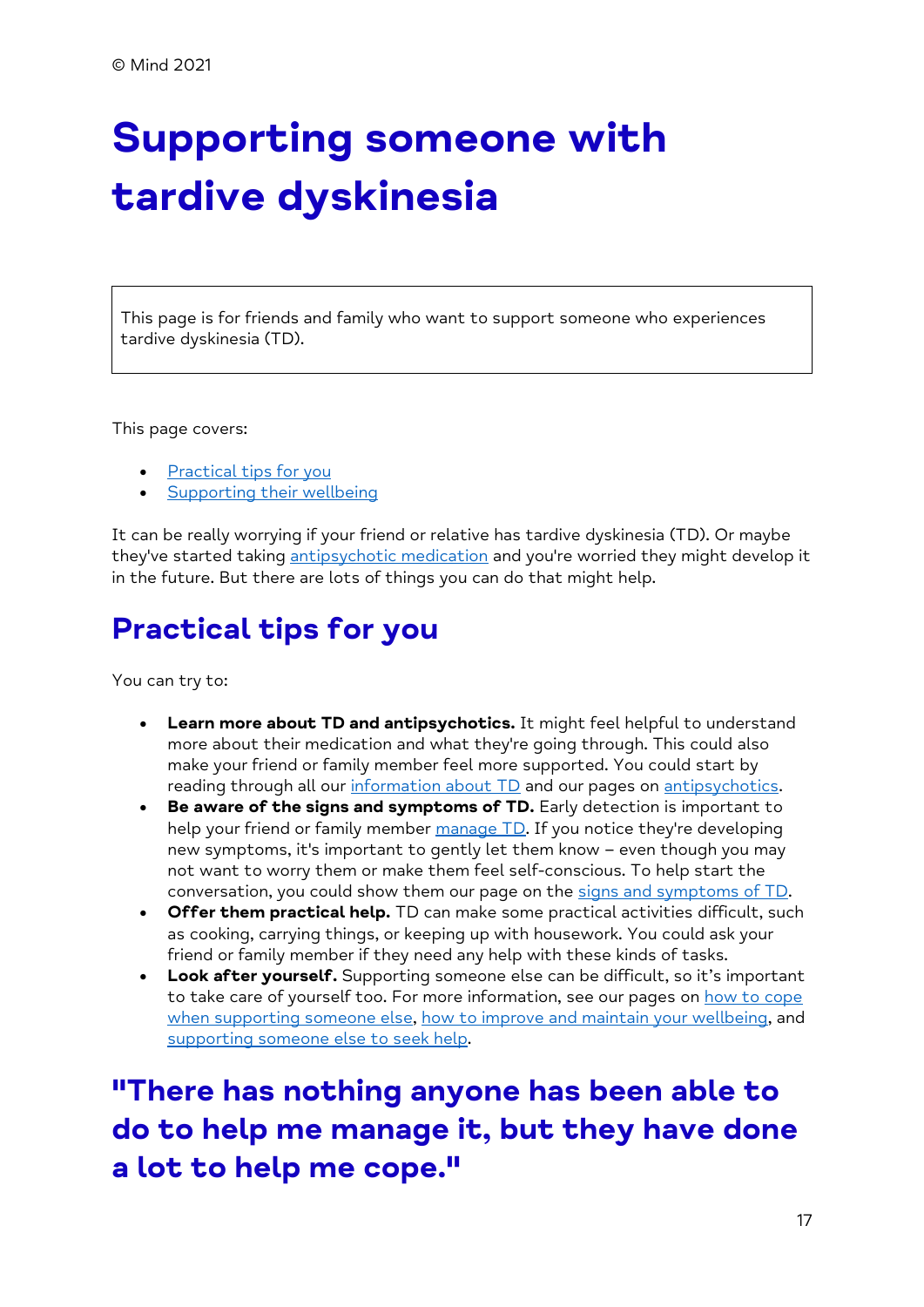# **Supporting their wellbeing**

To better support your friend or family member, you could try the following ideas:

• **Support and encourage them to seek help**. It might help to reassure them that it's OK to ask for help. This is true even when their symptoms are mild or not having a big impact on them right now. For more information, see our page on [supporting someone else to seek help.](/%7blocalLink:umb:/document/dd7c3e1a1fc94c3c9e13b3f3ec45cd41%7d)

**"My friend encouraged me to talk to my community psychiatric nurse, offered support and reminded me to take both my medication for psychosis and also the side effect tablets. They also reminded me that I've got through bouts of illness before and that I would get through them again!"**

- **Try not to judge them**. It can be really difficult watching someone you love develop TD, but it's important to remember that they aren't choosing to have these symptoms. They may not realise when they are happening. Try to stay calm and supportive – this can be really helpful if your friend or family member is feeling upset.
- **Help them to continue having a social life**. If your friend or family member is feeling distressed or embarrassed, they may need encouragement to keep up with social activities. You could try asking them what sorts of activities they'd like to do, inviting them to family or social events, or helping them to pursue hobbies they enjoy.
- **Be sensitive**. If your friend or family member is experiencing TD, they may feel very self-conscious or worried that people are looking at them. Try not to focus on their symptoms or draw unnecessary attention to them. The exceptions are helping them make sense of their symptoms, or making them aware of any changes you've noticed.

**"I would say show empathy each and every step... General non-judgmental, positive support and understanding that you are not mad is a big help."**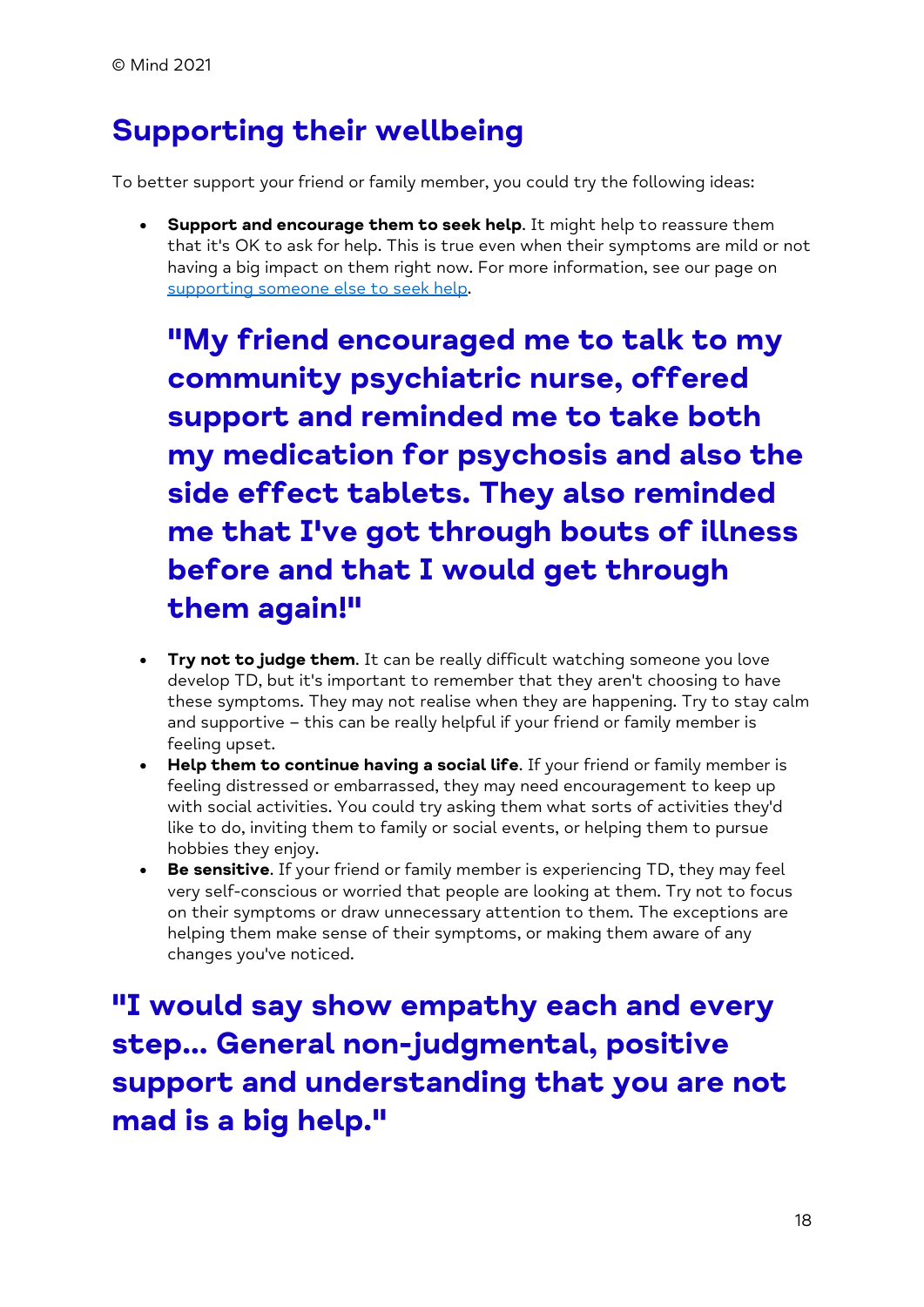# <span id="page-18-0"></span>**Useful contacts for tardive dyskinesia**

## **Mind's services**

- [Mind's helplines](https://www.mind.org.uk/information-support/helplines/) provide information and support by phone and email.
- [Local Minds](https://www.mind.org.uk/about-us/local-minds/) offer face-to-face services across England and Wales. These services include talking therapies, peer support and advocacy.
- [Side by Side](https://www.mind.org.uk/information-support/side-by-side-our-online-community/) is Mind's support online community for anyone experiencing a mental health problem.

## **Other organisations for tardive dyskinesia**

#### **Bipolar UK**

#### [bipolaruk.org](https://www.bipolaruk.org/)

Information and support for people affected by bipolar disorder, hypomania and mania. Offers telephone and online peer support services

#### **The Dystonia Society**

#### [dystonia.org.uk](https://www.dystonia.org.uk/)

Information and support for anyone experiencing dystonia (a type of tardive dyskinesia). Includes a helpline, online forum and support groups.

#### **Hearing Voices Network**

#### [hearing-voices.org](http://www.hearing-voices.org/)

Information and support for people who hear voices or have other unshared perceptions, including local support groups.

#### **Medicines and Healthcare Products Regulatory Agency (MHRA)**

#### [mhra.gov.uk](https://www.gov.uk/government/organisations/medicines-and-healthcare-products-regulatory-agency)

Regulates medicines in the UK and runs the Yellow Card scheme for reporting side effects.